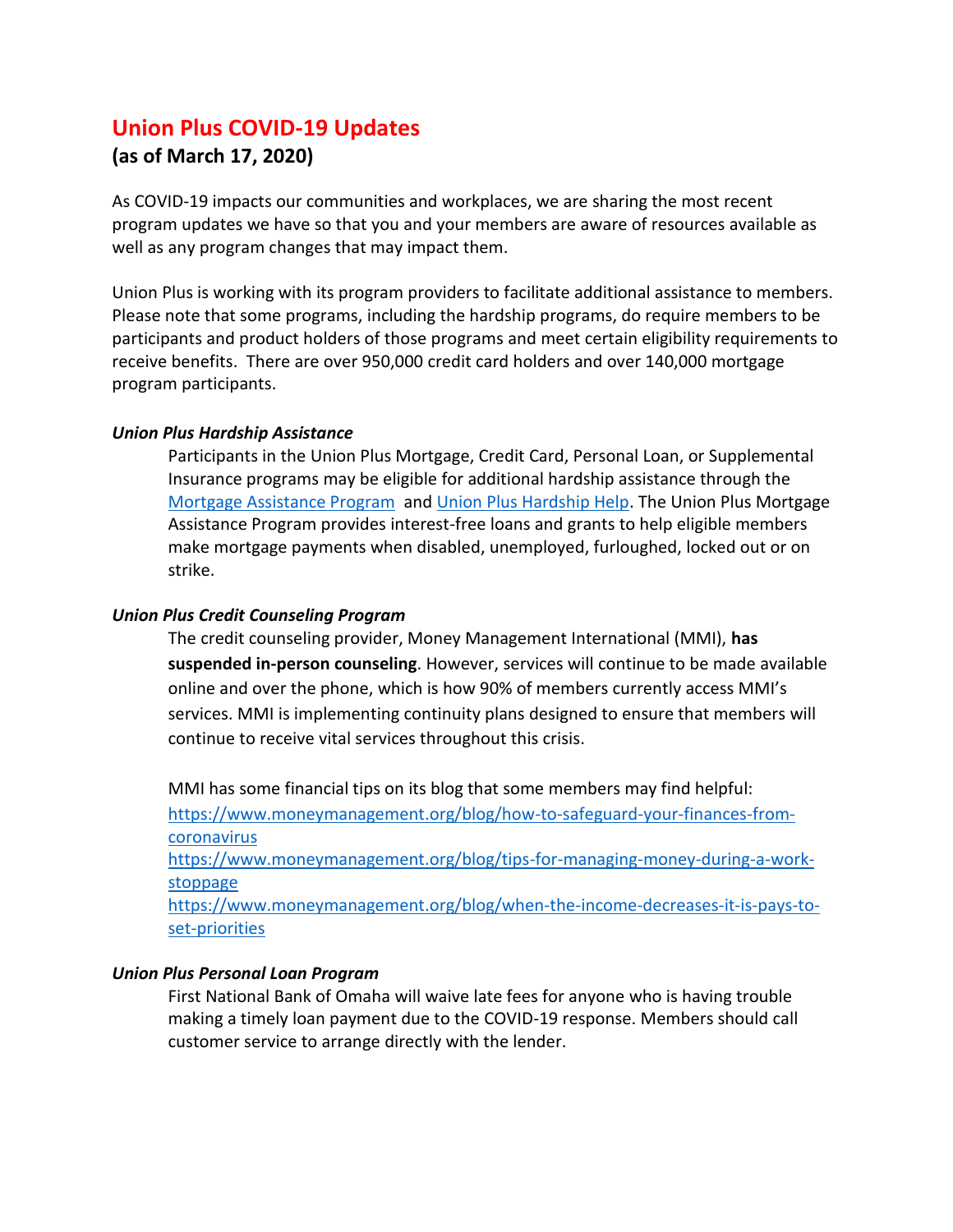#### *Union Plus Credit Card Program*

Capital One is providing COVID-19 resources here: <https://www.capitalone.com/coronavirus/> and is asking customers facing a financial hardship to contact them directly to discuss possible options.

#### *Union Plus Auto & Home Insurance*

MetLife will provide reasonable billing accommodations to impacted customers and allow for premium deferrals up to 30 calendar days from the original premium due date. Customers must request the bill hold by calling customer service at 855-666-5797.

#### *Union Plus Mortgage Program*

Union members with a Union Plus Mortgage with financing from Wells Fargo can call customer service to get individual assistance if needed, particularly in the 30-day period before becoming eligible for the Mortgage Assistance Program.

#### *Union Plus Free College and Bachelor's Degree Completion*

All Free College and Bachelor's Degree online classes will continue as scheduled. The college is prioritizing the health and safety of students and staff and will continue to monitor the situation and follow the guidance of the local, state and national health officials.

#### *Union Plus Car Rental Partners*

Union Plus's car rental partners report they are closely monitoring Coronavirus (COVID-19) and following the current guidance from the leading government and health authorities. They are taking steps to prioritize the health and safety of customers and staff, including enhanced cleaning of all vehicles and greater flexibility for customers that need to change or cancel reservations.

#### *Union Plus Vacation Tours*

Collette Vacation Tours is tracking health events around the world by canceling and rescheduling upcoming tours to locations flagged by the U.S. Centers for Disease Control and the Department of State. **At this time, Collette is cancelling ALL tours departing through April 15, 2020**. For any travel to Italy, Collette is cancelling tours departing through April 30, 2020.

As a result of these changes, all guests will be contacted by Collette's Customer Service Team and offered options for rebooking or refunds. Collette also offers an industryleading [Travel Protection Plan](https://www.gocollette.com/en/collette-gives-you-more/travel-protection?partner=Hometowne%20Cruise%20and%20Tour%20Center) that offers a full refund in case a traveler has to cancel for any reason up to 24 hours before departure.

Union Plus continues to survey its program partners and will provide additional updates on any program changes or additional resources or assistance programs as they become available.